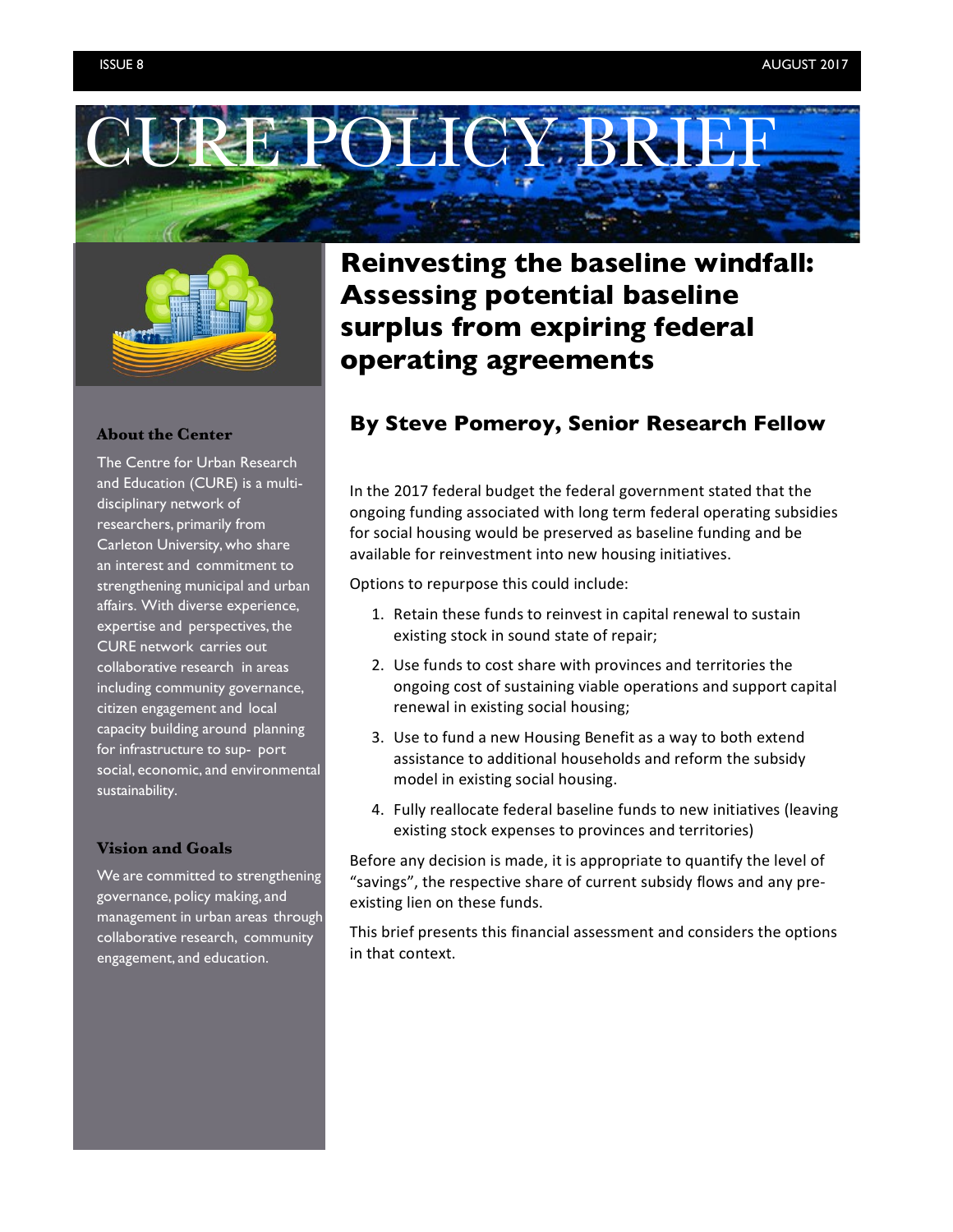#### **Background**

This so called baseline funding in 2017 amounts to roughly \$1.4B. It declines annually over the next decade with the cumulative reductions totaling almost \$5 billion by 2027. This is a significant source of funds for investment over and above the \$11 billion announced to support the rollout of a national housing strategy over the next decade, so it has been the subject of much discussion.

CMHC has consulted on the potential use of this "windfall", including using this to fund preservation and renewal of the existing stock, investing in new development (over and above that already embedded in the NHS funding), and potentially to create a national housing benefit as rental assistance directed to low income households facing affordability problems.

There has been a strong groundswell of advocacy from the social housing sector and from provinces and territories to first direct any such funds to preserve viability of the existing social housing stock created through public investment over the last 50 years. This stock, totaling some 600,000 dwellings and representing 4% of all housing in Canada is a very limited and important resource for very low-income renters. In most cases it is more cost effective to preserve these existing units than to address ongoing housing need through new construction.

The critical issue is that to be viable and be maintained in sound condition this stock requires ongoing funding, not a simply one time investment. So, before any baseline funding can be repurposed, it is necessary to first determine what portion may be required to achieve this preservation objective on an ongoing basis.

It is also important to note that much of this stock is jointly funded under federal and provincial-territorial (PT) cost shared programs, so it is not just a matter of what happens with the baseline federal funds, but also what is happening with PT funding.

### Assessing current and projected expenditure requirements

Social housing developed prior to 1995 is primarily funded with ongoing operating subsidies which cover the shortfall between total operating expenses, including debt service costs and rent revenues generated. The rental revenue is low due to the policy of establishing rents at affordable levels, usually on a rent geared to income (rgi) basis.

Many programs were funded under cost-shared arrangements with PTs. And while earlier programs initially involved a higher federal share, the respective contributions have changed over time, and in particular as a consequence of the transfer in administration responsibilities under bilateral Social Housing Agreements (SHAs). These were executed with all but two provinces (Quebec and PEI), although Alberta was a late signee only executing in 2016.

The SHAs effectively froze federal spending at the 1995/96 levels as a block transfer to each PT. The PTs are responsible for any inflationary increase in subsidy costs but are permitted to retain (reinvest) any savings from operating efficiencies or interest savings. Because mortgage rates were on a steady decline from the mid 1990's, all renewing mortgages were at lower rates, which lowered the P&I portion of expenditures and offset any inflating PT expenditure.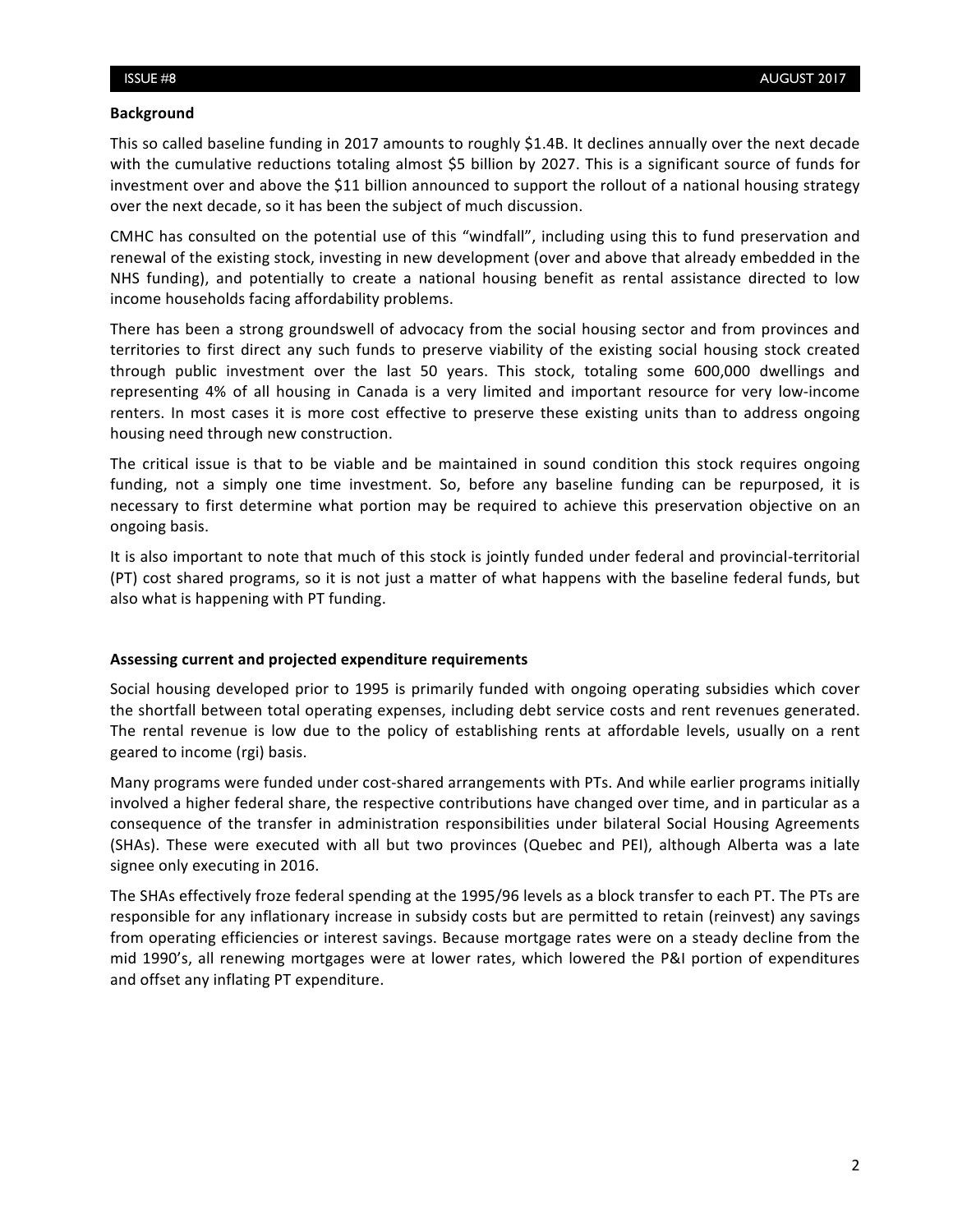#### **Drawing on previous research**

In an analysis of PT social housing expenditures undertaken in 2013, data were collected to assess the overall levels of spending as well as the respective share for the PTs versus federal government. The analysis covered all units funded under programs in the respective SHA agreements, as well as any legacy cost shared programs in Alberta Quebec and PEI. This totaled 498,000 units, representing over 87% of units then under administration in 2012.<sup>1</sup>

Data were collected from each jurisdiction to identify total operating expenses, net of debt service, total P&I payments and rent revenues collected. Together these define the net subsidy required (operating plus debt payments less rental income).  $2$ 

Separately, the total amount of the federal SHA subsidy transfer was identified, alongside the PT contribution (which is a residual, after totaling the net subsidy required and then subtracting the federal transfer).  $3$ 

Data are for the 2012 fiscal year and have not been updated to reflect any inflationary increase in expense, mortgage renewals or expiries since that date. However as a point in time, these provide useful insight into the post expiry situation. This compares subsidy pre and post expiry (assuming all subsidy and P&I ended in 2012).

Figure 1 presents the per unit values for each type of expenditure and revenue, averaged across all units nationally for which sound data was available.<sup>4</sup> For ease of reference, data are shown on a per month basis. The first two columns show the pre expiry situation in 2012; the last two columns illustrate what this would mean if both P&I and Federal subsidy had ended (also in 2012). This is a theoretical presentation as in reality each phases out over time, but it serves to highlight the relative importance and scale of each revenue and cost element.

Highlights of Figure 1:

<u> 1989 - Johann Stein, fransk politik (d. 1989)</u>

- An average national unit had a breakeven rent in 2012 of \$828;
- This was comprised of operating expenses (including a modest allocation to capital reserves in the non public housing parts) of \$612 and debt service costs of \$216;
- The average project collected rent revenue of \$342 per unit;

 $^1$  Canadian Housing Statistics 2013, Table 43, identifies the total units under administration at 593,000, but this includes 20,000 RRAP loans. Net units are therefor 573,000.

 $2$  Data was collected for all jurisdictions, however rental revenues were not available for Ontario (where subsidy has been devolved to the municipal level so there is no single budget) and data on operating expenses in BC were out of line with norms so these too have been set aside and per unit averages determined for remaining data.

 $3$  In 2012, the total CMHC transfers as reported in the data collecting exercise by the PTs for these 498,000 units was \$1.17B; The total CMHC subsidy expenditures, which cover non transferred and on reserve as well as these transfers, total \$1.7B.

 $4$  Prior to adjusting for missing or abnormal values in BC and Ontario, the total P&I cost in 2012 was \$1.391 while the total federal transfers to associated units was \$1.179B. It appears that the P&I may include some unilateral BC program loans, so BC data removed to generate the national average.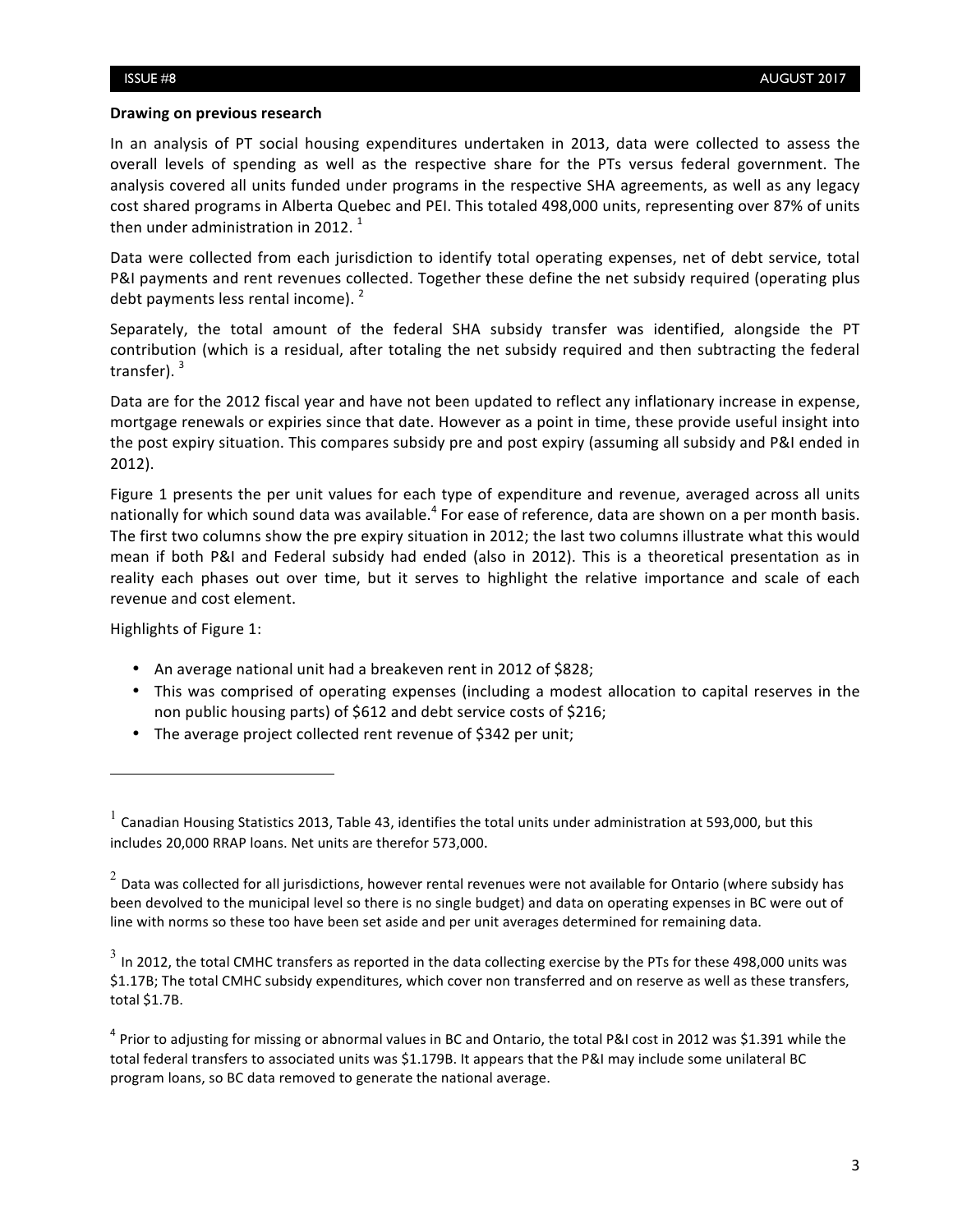- The average per unit federal transfer subsidy in 2012 was \$188;
- The PTs in the aggregate then cover the residual amount required to break-even, which averages at \$298. Post expiry this declines marginally to \$270.

Note that with the exception of annual allocations to capital reserves in Co-op and NP programs, where such allocations are embedded in operating costs, these costs do not include any spending on capital renewal. 



#### Figure 1: Average per unit costs and revenues, FPT portfolio 2012

There are two critical elements revealed in this figure.

<u> 1989 - Johann Stein, fransk politik (d. 1989)</u>

First, because early programs were funded with a higher federal ratio, it is typically assumed that the federal expenditures are larger than those of the PTs, but due to the post SHA PT absorption of any rising operating expense this is no longer the case. As Figure 1 shows the average PT per unit subsidy (in 2012 at **\$298/month)** covers two thirds of subsidy while federal subsidy (\$188/month) is one-third. <sup>5</sup>

The second is the relative amount of federal subsidy (\$188) compared to P&I debt service payments (\$216). At expiry, both terminate and the breakeven rent falls from \$828 to \$612. And because the federal subsidy is smaller than the P&I payments (on average) *the projects, providers and tenants should, on average, NOT be negatively impacted*. 

*There is however a fundamental assumption in this assessment. That is that PT subsidies (municipalities in Ontario)* will continue at roughly their current level (initially a small reduction from \$298 to 270, but then *inflate* over time to absorb any future inflationary increase in operating expenses that exceed any increase *in rents).* 

If indeed PTs did sustain their subsidy commitments, the portfolios would remain viable and the entire federal baseline could be available to reallocate to other federal housing priorities. However this also ignores ongoing requirements to reinvest in capital renewal as projects age.

 $5$  Note this not the total federal social housing expenditure. It is only that portion associated with SHA and cost shared programs in Quebec and PEI. It excludes some \$475 million in other non-transferred programs and on reserve.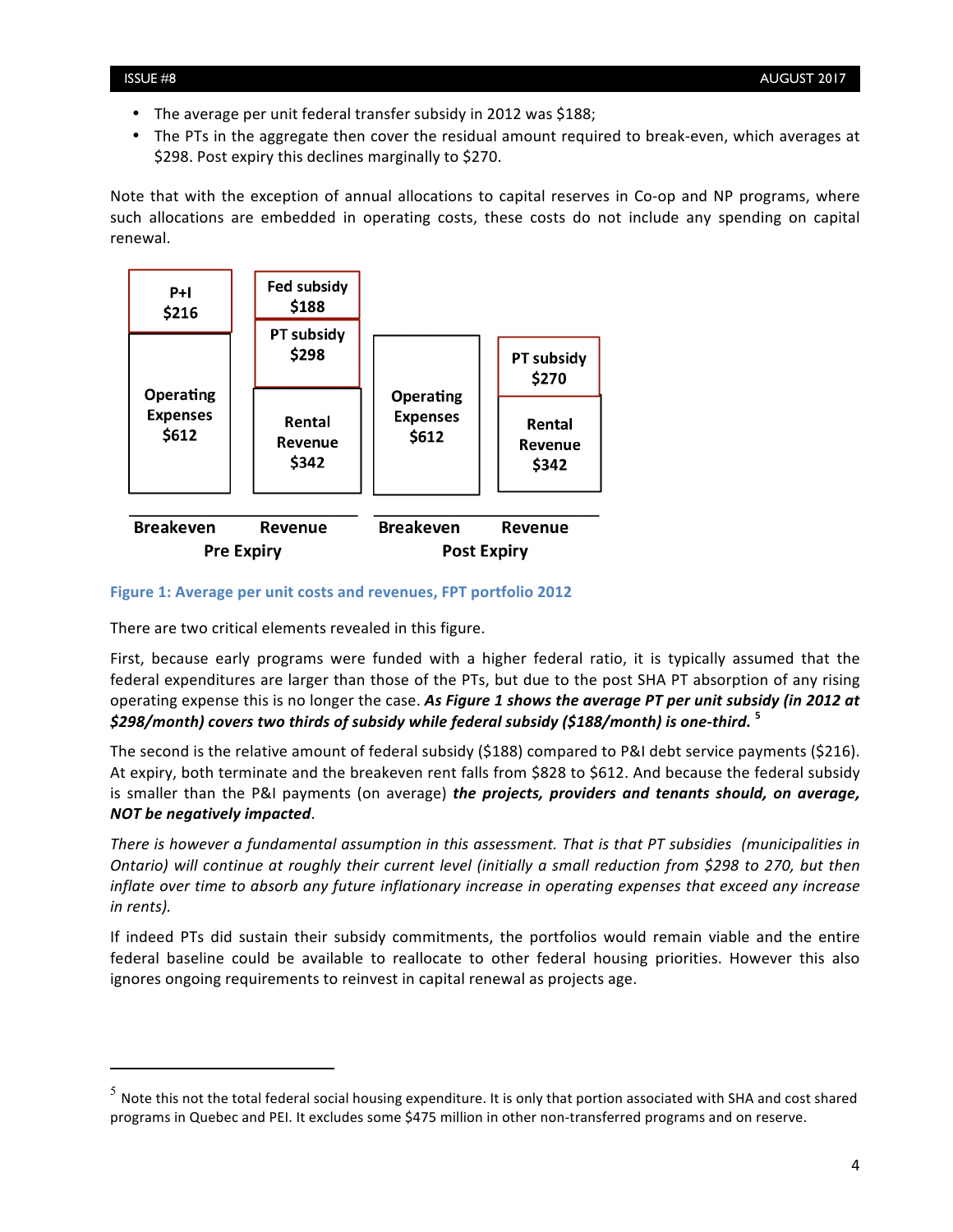#### **Reframing the issues**

So the critical issue is not that the legacy stock of almost 500,000 homes would be unviable and no longer affordable. With sustained PT funding it would be quite viable, and rents could remain at affordable levels, with two thirds still operating on an RGI basis. $<sup>6</sup>$  The problem is twofold:</sup>

- First there is an issue of unequal fiscal capacity for PTs to sustain their current expenditure levels.
- The second is that to this point there is no consideration of funding for capital renewal of these aging properties.

As shown in the preceding analysis, even with sustained PT subsidy at the current level of \$298, there is barely any post expiry surplus (only \$28/mo) and thus minimal capacity to leverage debt to fund capital replacement (this requires some surplus cash flow to make any loan repayments – some projects especially with lower RGI to market rent ratio may have some capacity, but others have none).

The 2012 research identified projected gross requirements for capital renewal based on an industry norm of investing 2% of replacement value annually. The PTs estimated the 2012 asset replacement values at \$68 billion with a 2% expenditure coming in just under \$1.4B. This is a gross estimate and would be reduced by any capital renewal already assisted under the 2009-11 CEAP and budget 2016 retrofit programs, and by drawing on replacement reserves in those portfolios with such reserves.

Coincidentally this gross estimate  $(S1.4B)$  is very close the 2012 amount of federal transfers  $(S1.17B)$  which are expiring to create the baseline pool for reallocation. Once accounting for recent retrofit funding and replacement reserves, the annual capital expenditure would come very close to matching current spending.

### **Considering the options**

<u> 1989 - Johann Stein, fransk politik (d. 1989)</u>

There is a hierarchy of options for the reallocation/repurposing of federal baseline savings. These accumulate gradually as project level agreements expire, so the annual expenditure of \$1.4 Billion does not fully become available until after 2036:

- 1. Retain these funds to reinvest in capital renewal to sustain existing stock in sound state of repair;
- 2. Use funds to cost share with provinces and territories the ongoing cost of sustaining viable operations and support capital renewal in existing social housing;
- 3. Use to fund a new Housing Benefit as a way to both extend assistance to additional households and reform the subsidy model in existing social housing;
- 4. Fully reallocate federal baseline funds to new initiatives (leaving existing stock expenses to provinces and territories).

 $^6$  In this simplified analysis, the average per unit costs and subsidies are used to account for some missing data. In reality across different programs and at different geographic scales the distribution of costs versus federal subsidy is not an average, it is uneven and therefore it is not necessarily the case that all projects and units would be viable. This analysis looks at the overall system costs and subsidy to provide a more general overview.

 $^7$  The 2% annual spend is also quite generous. It could conceivably be lower to between 1 and 1.5% and still enable properties in sound condition, assuming those in very poor condition are demolished and removed from the capital pool. At 1.5% the annual requirement would be just over \$1 billion.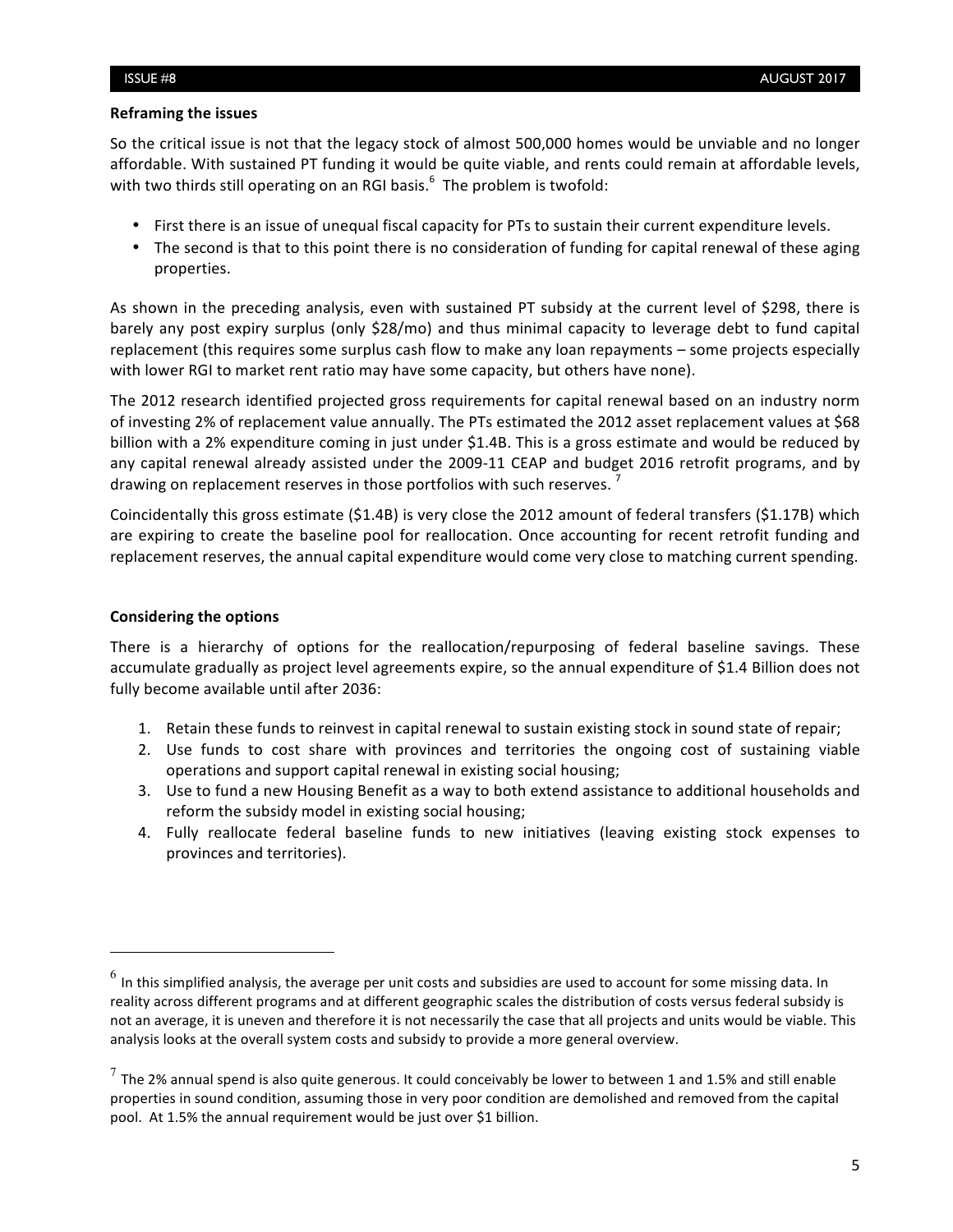Each of these is reviewed below

### *1. Reinvest in capital renewal*

Given this reframing and identifying the critical issues of fiscal unfairness and unfunded capital renewal, an obvious option would be to allocate responsibility for capital renewal to the federal level and in doing so, match the level of provincial operating subsidy. At an aggregate scale, this would restore roughly even contributions by the federal and PT governments.

It would also retain a separation of responsibilities. Over the past 30 years the PTs have taken on full responsibility for portfolio management, including subsidy administration, new development and in many cases asset renewal. The federal role has become less connected and less involved. On this basis, even with federal funding for capital renewal such funding could flow via PT administration, as part of their ongoing asset renewal roles.

### *2. Extend and cost share operating subsidies*

An alternative option is to preserve some form of cost sharing in both ongoing subsidy requirements and in funding capital renewal. This would achieve the objective of fiscal fairness (although smaller jurisdictions, especially municipalities in Ontario, may still lack fiscal capacity). It could also complicate administration, as it would reinsert a federal presence and impose public accountability and reporting responsibilities.

#### *3. Fund a new Housing Benefit*

A third option is to fundamentally reform the rgi subsidy system and gradually transition from project based rental assistance to household assistance.

Potentially this would increase rental revenues with lower income households assisted in sustaining affordable rents via the new rental assistance or housing benefit. These higher rent revenues could then create greater capacity for project owners to lever debt for capital renewal (a more typical market based approach, used in private sector housing).

As per prior comments about fiscal capacity, such a housing benefit approach would require some cost sharing to balance PT capacity. Such a subsidy reform would also overlap with the PT welfare system as many social housing tenants receive their income through welfare programs. As such it would implicate welfare reform (related to the housing components of welfare benefits).

### *4. Reallocate federal baseline funds to new initiatives*

The recent consultation discussions tended to focus on options to reallocate all or some of the baseline savings into new federal initiatives. This could include the aforementioned new Housing Benefit, as well as investment in new affordable rental development.

This analysis suggests that if preservation and enhancement of the legacy stock of 600,000 social housing units is established as a priority, there will be little, if any surplus to reallocate to new initiatives.

### **Conclusion and suggested option**

Based on 2012 data the entire federal transfer is less than aggregate P&I expenditures, so ignoring phasing issues, when debt is retired the entire federal transfer *could* be freed up for reallocation to other federal housing priorities.

This would leave the full funding responsibility to preserve and sustain the existing stock to the provinces and territories. Given constrained fiscal capacity of PTs (and in Ontario the municipalities, to whom the province has devolved the subsidy obligation) this could place the existing limited legacy stock at risk of underfunding and potentially, loss of some stock. Therefore this option is not recommended.